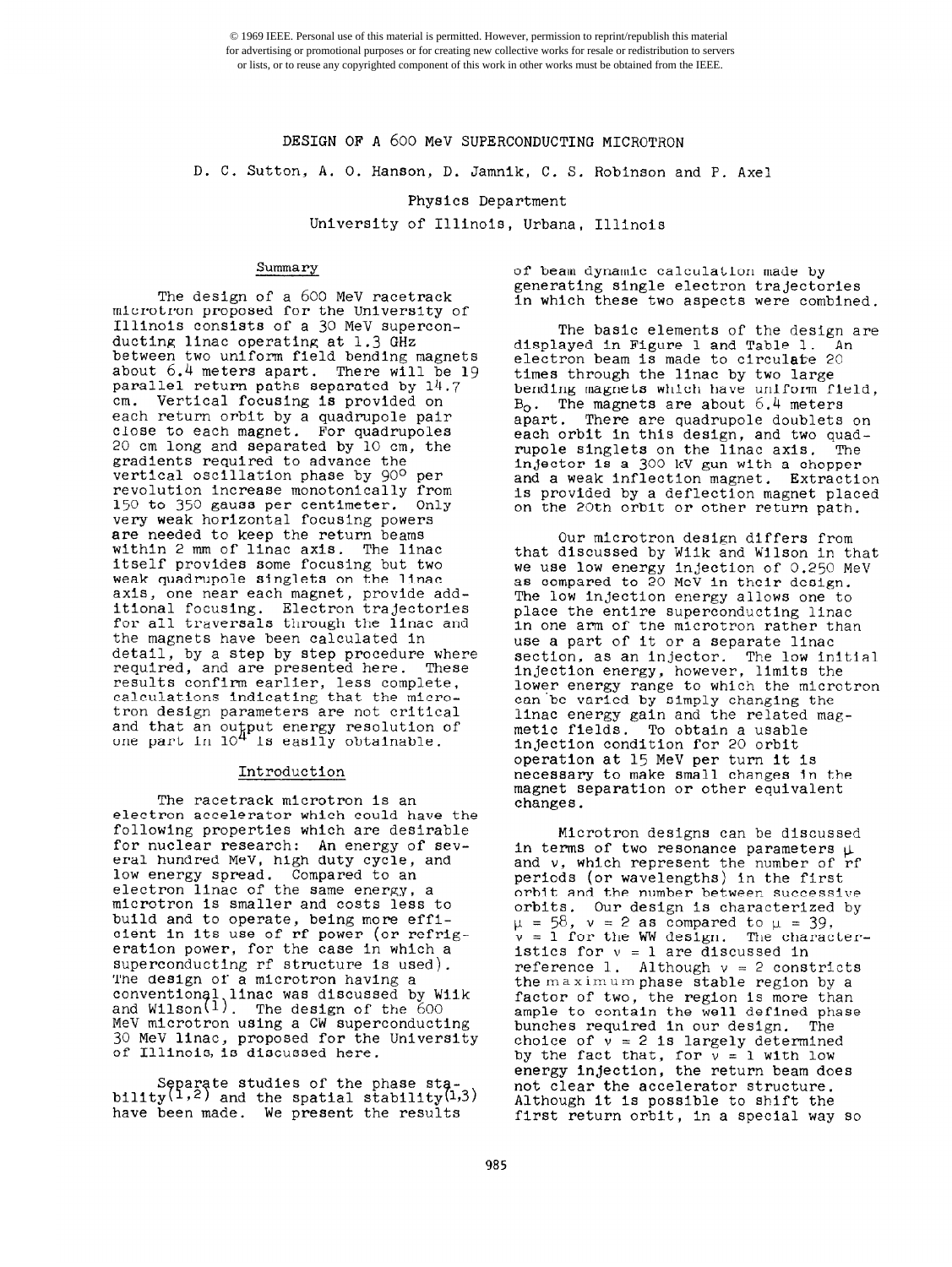as to miss the llnac, it seemed simple to choose  $v = 2$ . This choice gives twice the spacing between successive orbits and allows for the convenient Installation of quadrupoles on all return paths.

The choice of the frequency of 1300 MHz was determined by considerations of<br>ample orbit separation for focusing devices, tolerable microstructure in the beam, and convenient size of accelerating cavities.

#### Injection and Acceleration

The linac, as treated here, consists of two sections, the first one of 3 cells and the second (main) one of 36' cells, A small aperture one half wavelength long separates the two sections<br>so that there may be a variable rf phase difference between them. The first section (which represents an Injector and buncher) is run at 2 MV per foot and the amplitude of the main section Is changed according to the desired final electron energy.

For these calculations the llnac is taken to be the biperiodic structure<br>of the Stanford design<sup>(4)</sup> which produces<br>a standing wave field with a low space harmonic content except for the end cavltles. We did not take these end effects into account in these calcula-<br>tions but it was found that these mainly delay the output phase by a few degrees.

The injection conditions are determined by requiring the beam to have optimum spatial characteristics at the output of the llnac rather than to have optimum bunching.

For an injection energy of 0.250 MeV, the required nominal energy gain of about 30 MeV at a resonant phase of 9 º Is obtained for an injection phase of -70°. The electrons, thus, arrive at the entrance to the first cavity 70° before the zero of the rf field.

Although a phase spread of  $+ 7^{\circ}$  can be accepted we expect to chop the beam to +  $3^{\circ}$  or better to improve the energy resolution. The injected bunch is compressed by a factor of 3 to about 1º in phase in passing through the linac.

Space charge effects are small for the designed peak current  $(0.6 \text{ milli}-\text{amperes})$  corresponding to the average current of 10 microamperes in a  $60$  phase interval. The space charge repulsion Is calculated to produce a divergence of 0.15 milliradians in a 3 meter drift length.

Regenerative beam break-up due to the excitation of transverse modes will limit the current well below 10 micro-<br>amperes unless the Q of the break-up modes are spoiled. These beam break-up interactions have been ignored in the present calculations.

#### Beam Transport

The fringe field at the edge of each bending magnet Is the predominant source of vertical defocusing effects along the beam path In the racetrack microtron. For the present calculations<br>of beam dynamics we have used an approximation to the fringe field measured in the presence of an iron window (field  $t_{\text{clamp}}(1,5)$ . The field in the median plane used in these calculations repre-<br>sented by the relation

$$
B(Z) = B_0 \left[ 1 - 1/(1 + \exp(1.5 (Z/g + 1)) \right]
$$

where g is one half the gap width and Z<br>is the distance into the magnet, perpendicular to the edge. For the first few orbits the trajectories through the magnet were calculated in detail by a step by step procedure but from the fifth orbit on it was found to be sufficient to<br>use an approximation based on treating each fringe field as a thin vertically<br>diverging lens. On the first orbit the fringe field at entrance or exit has a defocusing power similar to a lens of about -50 cm focal length. Nonlinear and come mostly from the fact that with a radius of 7 cm and gap width of 3 cm a large part of the trajectory of the firs bend lies in the fringe field. Detailed calculations were made for trajectories starting  $2$  mm and  $4$  mm off the linac axis but nonlinear effects were barely notlceable even for the first bend.

Edge focusing has been avoided in order to preserve the simple situation of a two dimensional field which leaves<br>the horizontal motions very simple. Quadrupoles offer a great deal of flexibility and can be treated with sufficient<br>accuracy as linear elements having chromatic aberration. There are symmetry considerations which simplify the matrix transform for any orbit. Symmetry about the plane midway between magnets permits one to make the beam in the linac be<br>achromatic on every orbit (both position and angle can be independent of initial momentum in first order). Such an achro-<br>matic beam in the linac is accomplished by having no horizontal focusing on any return path but having all horizontal focusing done on the linac axis. The focusing controls of the horizontal and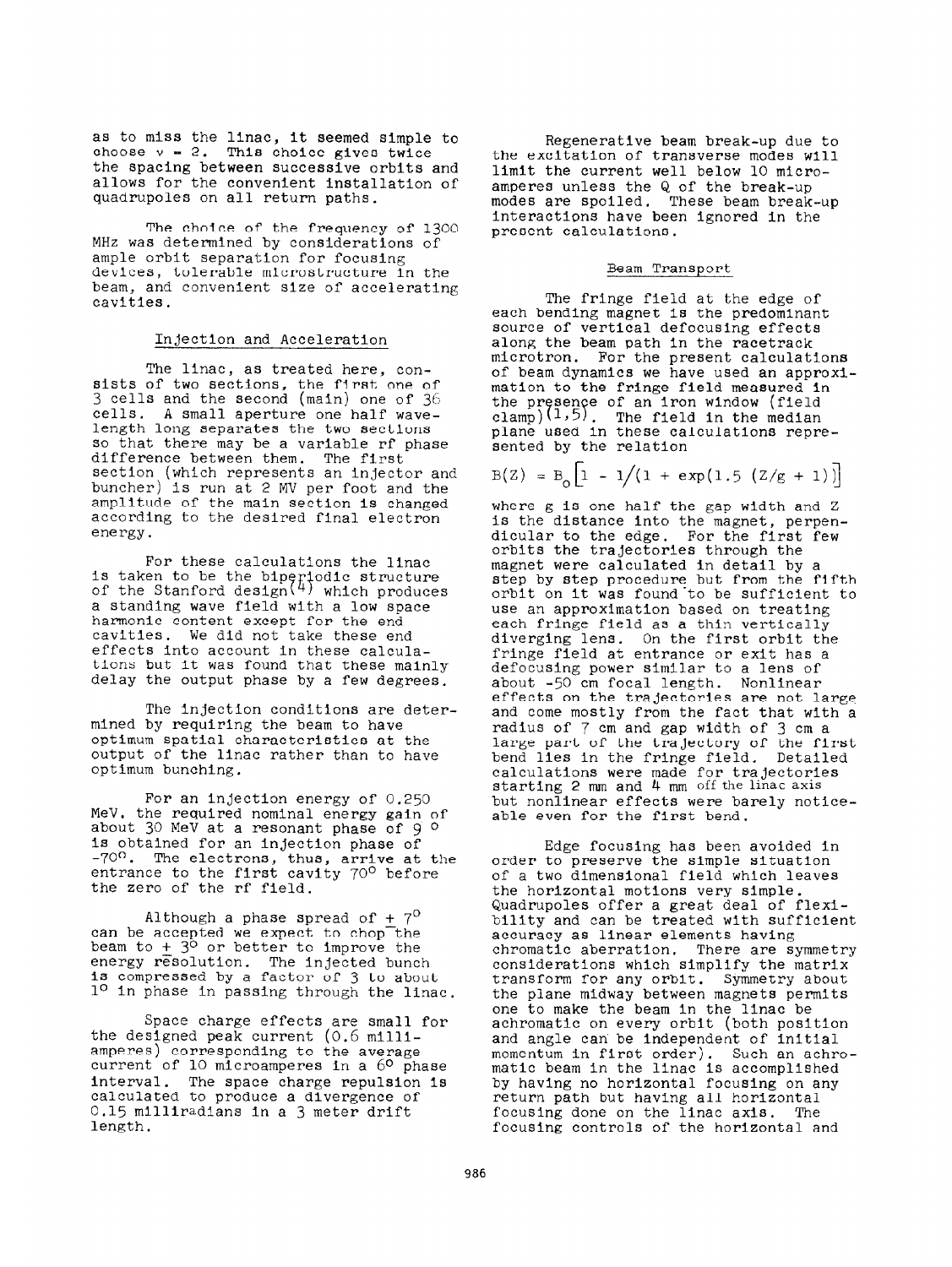vertical motion are then almost independ-<br>ent. The quadrupole singlets on the linac axis provide adjustable horizontal llnac axis provide adjustable horizont focusing and contribute only little to vertical defocusing while the doublets on the return paths control the vertical motion of the electron trajectories.

For the purposes of these calcula-<br>tions the gradients of the quadrupole tions the gradients of the quadrupole<br>doublets were determined from the require<br>ments that (l), the horizontal focal lengths of each doublet on the return<br>naths are infinite at the naminal aw paths are infinite at the nominal energy<br>and (2), that the vertical focusing be<br>sufficient to advance the vertical betasufficient to advance the vertical beta-<br>tron oscillation phase by shout 00 tron oscillation phase by about 90 degrees per complete turn. The first<br>condition is very simply included in condition is very simply included in program and will specify the gradient in<br>the second quadrupole if the first is the second quadrUpole if the first is specified. Since the doublets at either<br>end of each return path are completely symmetrical, only a single quadrupole<br>gradient remains to be determined. This<br>gradient is completely uncritical and gradient is completely uncritical and<br>is selected so as to enamerimate that Is selected so as to approximate the second condition. The quadrupole sing-<br>lets have been adjusted so as to advance the horizontal betatron phase by 900 for<br>the first orbit but again this value is not critical. The gradients of the not critical. The gradients of the vertical doublets In the return orbits increase monotonically; the values used<br>for the first doublet are  $-149$  gauss/cm and +88 gauss/cm while those for the last are -343 gauss/cm and +318, gauss/cm. The gradient used for each of the two horizontal singlets is +6 gauss/cm.

As the emittance of the beam de-<br>creases with energy, the beam gets smaller and more parallel in the vertical<br>plane but only more parallel in the horizontal plane due to the energy dependhorizontal plane due to the energv depend ence of the focusing power of the sing-<br>lets. The effect of small misadjustments<br>of the quadrupole gradients for which the quadrupole doublet gradients are changed together and also for which the singlet gradients are changed together by 0.5% Is displayed In Figure 2. It can be seen that such variations do not change the trajectories in any important way.

we have also calculated the trajectories for several other changes from the nominal operating conditions. In Figure 3 we show the trajectories for three injection phases, It can be seen that the trajectories vary only slightly and that the output phases vary about the resonant phase by about  $+1^{\circ}$ .

In Figure 4 we show the trajectories when the magnetic field B is changed by 0.3% and when the linac gradient is changed by 1%. It can be Seen that this change in B leads to only moderate variations In the phase and in the horizontal amplitudes. The 1% change in the linac gradient, however, leads to extreme variations in the phase and the horizont amplitudes although the trajectories are still retained through all 20 orbits. The energy changes for all the variations are small except for those in B as can be seen in Table 2. It is interesting to note that the output energy followed the varlation In the magnetic field to within 0.002 percent.

We have not yet investigated the effect of small misadjustments of the angles and positions of the different elements but these are expected to be small.

We conclude that the requirements for space stability and for phase stability in the microtron are easy to satisfy and that it offers an accelerator with exceptional energy resolution.

## References

- 1. B. H. Wllk and P. B. Wilson, Nucl. Instr. and Meth.  $56, 197$   $(1967)$ .
- 2. C. S. Robinson, D. Jamnik and A. 0. Hanson, IEEE Trans. Nucl. Sci. NS-14, 624 (June 1967).
- 3. D. C. Sutton and A. C. Hanson, presentation to the 1968 Summer Study on Superconducting Devices and Accelerators at the Brookhaven National Laboratory.
- 4. J. N. Weaver, F. I. Smith and P. B. Wilson, IEEE Trans. on Nucl. Sci. NS-14, 345 (June 1967)
- 5. B. H. Wiik, private communication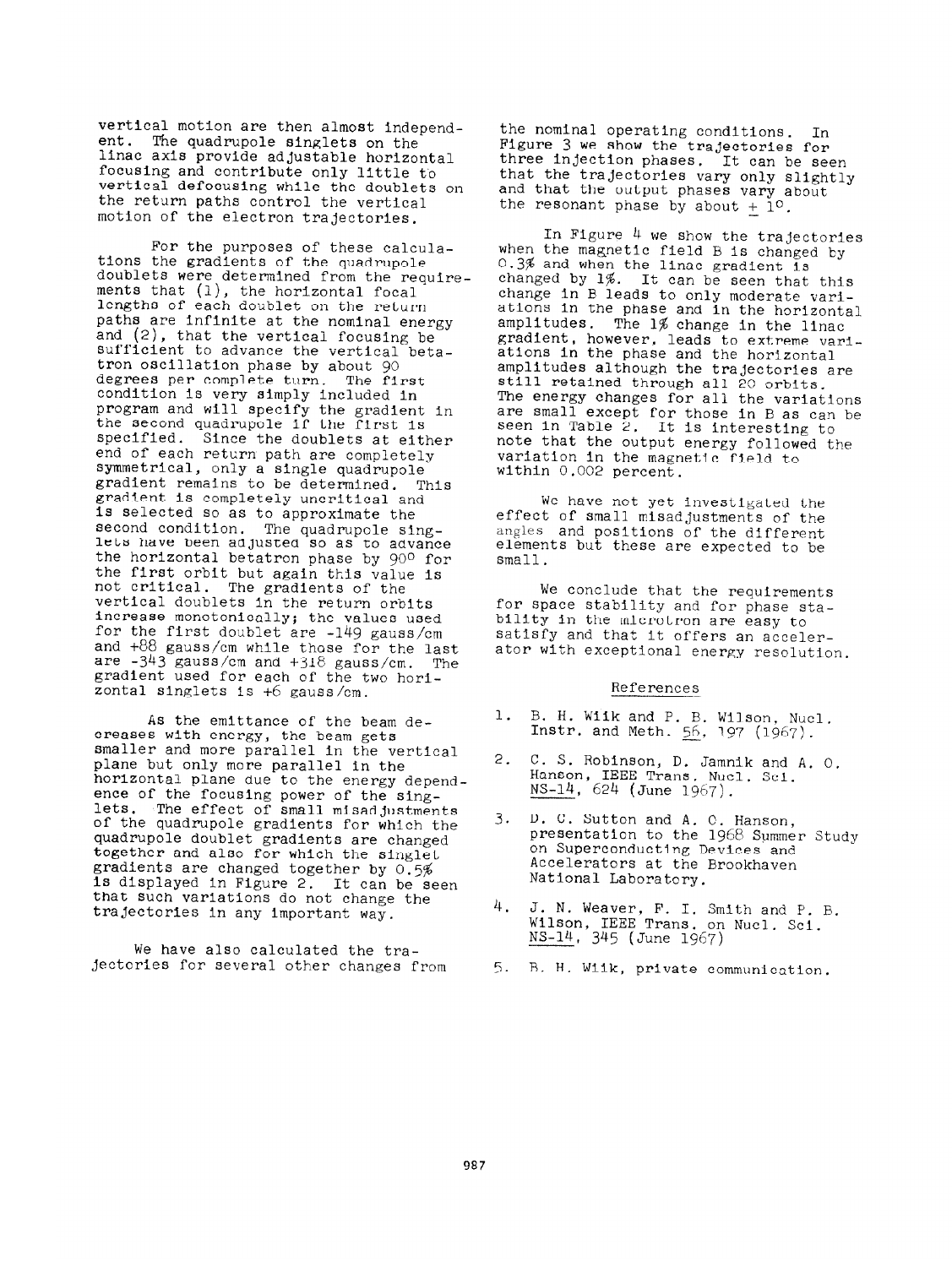## Table 1. Microtron Design Parameters

| General                                                                                                                                                                                                       |                                                                                                                                    |
|---------------------------------------------------------------------------------------------------------------------------------------------------------------------------------------------------------------|------------------------------------------------------------------------------------------------------------------------------------|
| Maximum energy<br>Injection energy<br>Injection phase spread<br>Energy gain per traversal<br>Number of traversals<br>Orbit spacing<br>Magnetic field<br>Duty factor<br>Output current<br>Output energy spread | 600 MeV<br>0.250 MeV<br>+ 3 degrees<br>30 MeV<br>20.<br>$14.7$ cm<br>13.67 kilogauss<br>100 percent<br>10 microamperes<br>+ 60 keV |
| Superconducting Linac                                                                                                                                                                                         |                                                                                                                                    |
| Nominal energy gain per traversal<br>Length of accelerating linac<br>Current (20 traversals)<br>Beam power<br>Operating frequency<br>Required radiofrequency power<br>Input power for radiofrequency          | 30 MeV<br>15 feet<br>200 microamperes<br>6 kilowatts<br>$1.3$ gigahertz<br>10 kilowatts<br>30 kilowatts                            |
| Refrigerator                                                                                                                                                                                                  | Ι                                                                                                                                  |
| Cooling capacity (at 1.8 degrees<br>Kelvin)<br>Input power                                                                                                                                                    | 100 watts<br>200 kilowatts                                                                                                         |
| End Magnets (for each of two)                                                                                                                                                                                 |                                                                                                                                    |
| Weight - iron<br>copper<br>Power                                                                                                                                                                              | 234 tons<br>$1.33$ tons<br>5.4 kilowatta                                                                                           |
| Orbiting Time                                                                                                                                                                                                 |                                                                                                                                    |
| First orbit<br>Last orbit<br>Total                                                                                                                                                                            | 42.3 nanoseconds<br>71.5 nanoseconds<br>1138 nanoseconda                                                                           |



Fig. 1. Schematic Microtron Arrangement.

#### Table 2

Properties of the electron beam from the microtron in the 20th return path for different Injection phaees, accelerating voltages and magnetic fields. The nominal specifications of the beam injected into the linac for the trajectories considered here are:  $V_i = 0.250$  MeV,  $\phi_i = -70^\circ$ ,  $X_i = Y_i = +2$  mm,  $(dX/dZ)_1$ , =  $(dY/dZ)_1$  = 0. Those from the linac after the first traversal are:  $V = 29.33$  MeV  $X = Y = 0.4$  mm;  $dX/dZ = dY/dZ = -0.04$  mr. The resonant energy gain for these conditions are 29.17 MeV at a resonant final phase of  $9^{\circ}$  with a magnetic field of B = 13,237 gauss.

|                         | Outgoing Beam |                         |         |                         |                      |                                  |  |
|-------------------------|---------------|-------------------------|---------|-------------------------|----------------------|----------------------------------|--|
| Operating<br>Conditions | x<br>mm       | dX/dZ<br>$10^{-6}$ rad. | Y<br>mn | dY/dZ<br>$10^{-6}$ rad. | $E_{\rm out}$<br>MeV | $\sqrt{\Delta B}$ out<br>Percent |  |
| Nominal<br>Phase        | $-0.77$       | $-4.5$                  | $-0.28$ | $-17.0$                 | 583.29               | 0.0001                           |  |
| $\phi - \phi_1 = +3^0$  | $-0.94$       | $+6.7$                  | $-0.36$ | $-10.0$                 | 583.35               | $-0.0109$                        |  |
| $\phi - \phi_1 = -3^0$  | $-0.66$       | $+2.4$                  | $-0.23$ | $-21.0$                 | 583.25               | $+0.007%$                        |  |
| $\Delta V/V = +1.0%$    | $-1.10$       | $+0.03$                 | $-0.13$ | $-10.0$                 | 583.42               | $+0.0229$                        |  |
| $\Delta B/B = +0.3%$    | $-0.68$       | $+2.0$                  | $-0.01$ | $-10.0$                 | 585.03               | $+0.2989$                        |  |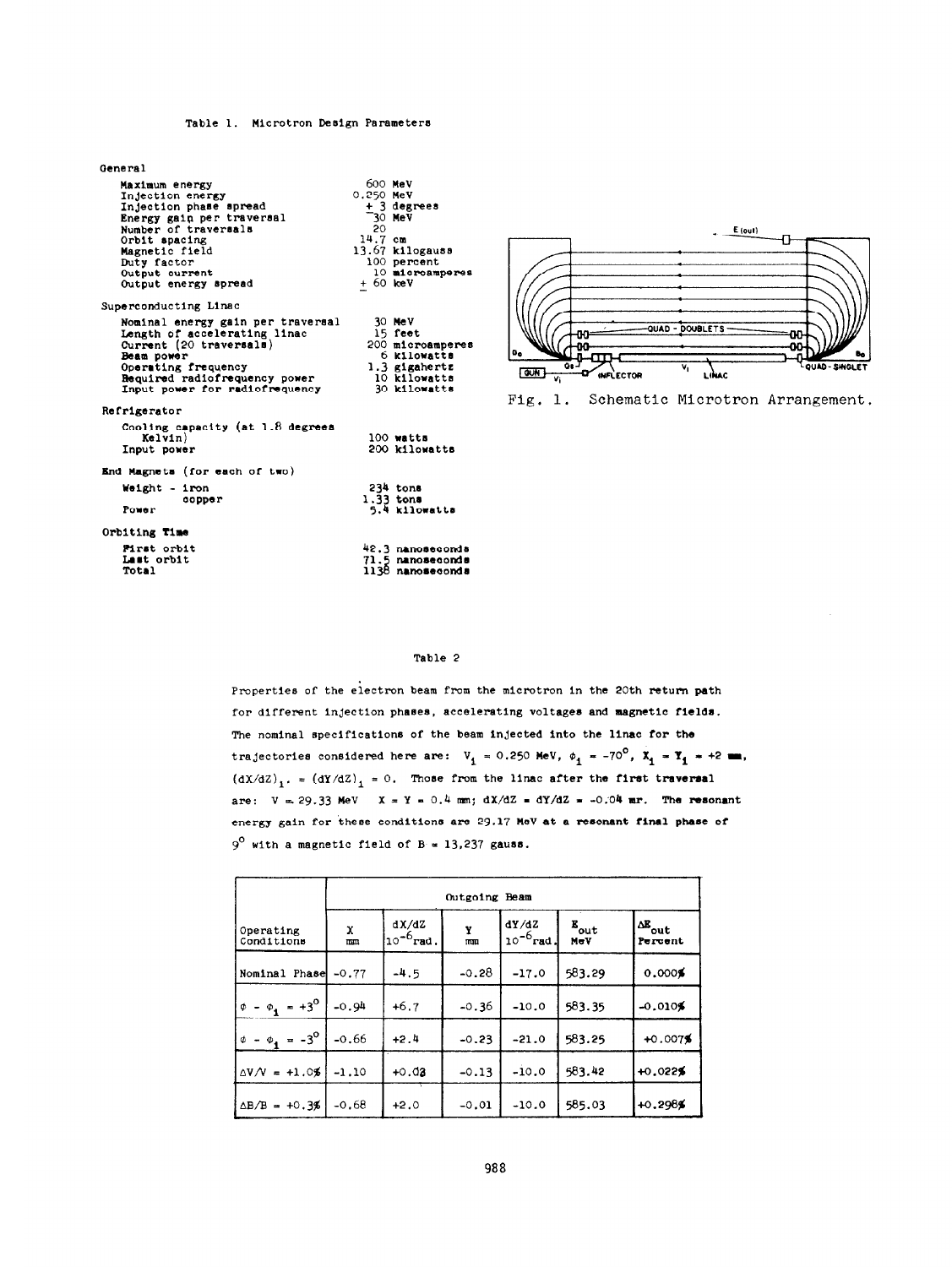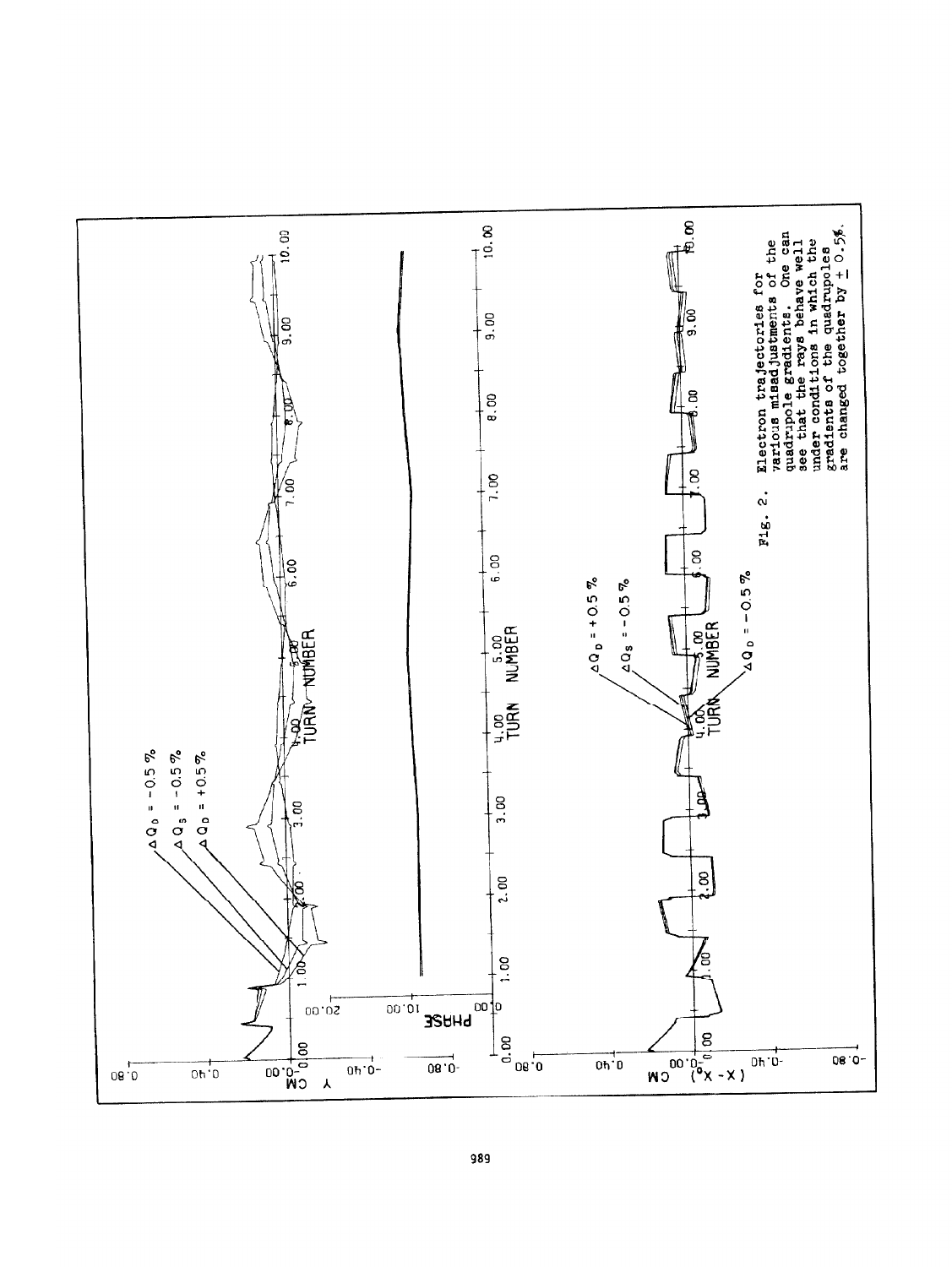